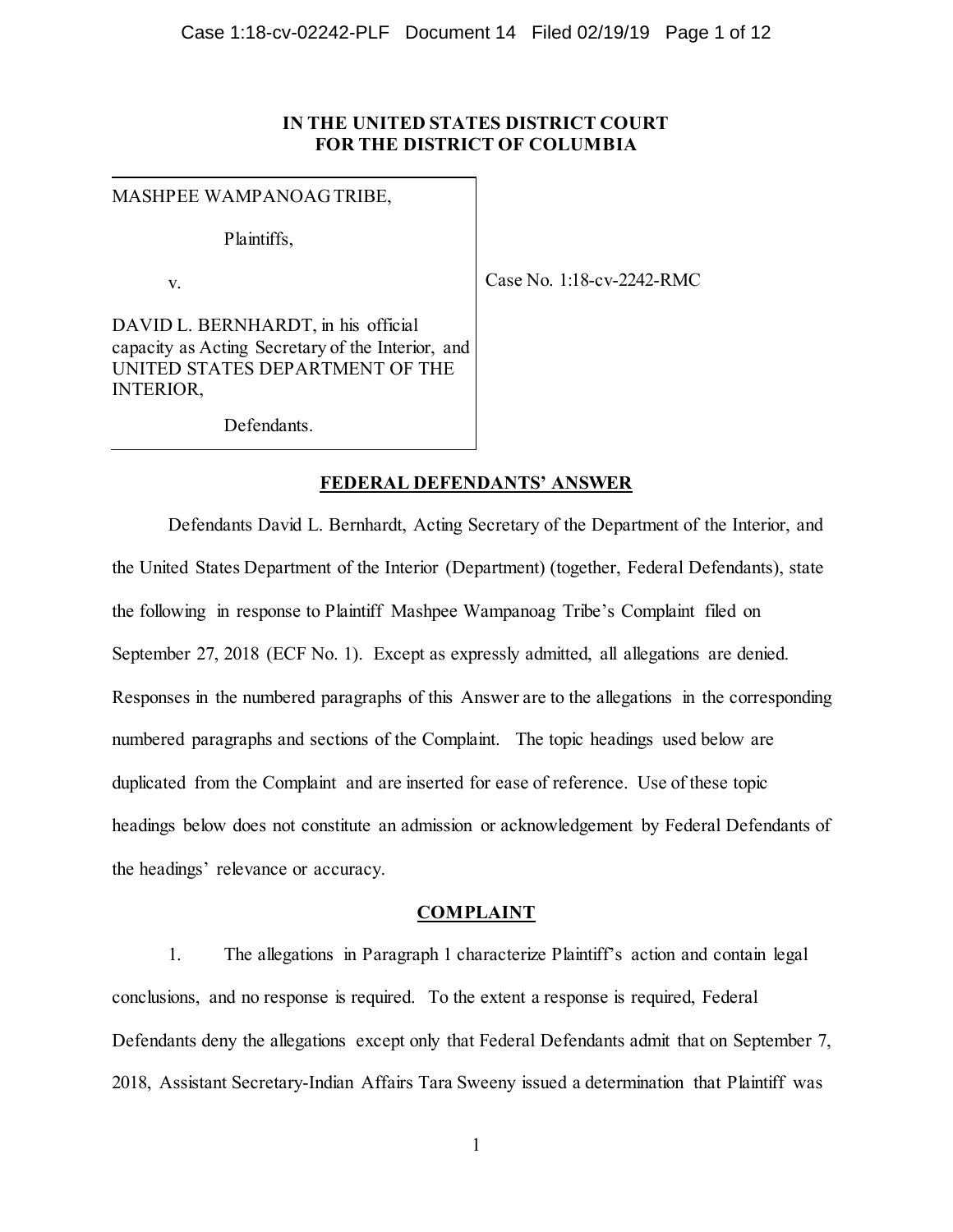#### Case 1:18-cv-02242-PLF Document 14 Filed 02/19/19 Page 2 of 12

not "under federal jurisdiction" in 1934 within the meaning of Section 19 of the Indian Reorganization Act (IRA), 25 U.S.C. § 5129 (Remand Decision).

2. The allegations in Paragraph 2 consist of legal conclusions and characterize the Remand Decision, which speaks for itself, and is the best evidence of its contents. To the extent a response is required, Federal Defendants deny the legal conclusions and deny any allegations contrary to the plain language and meaning of the Remand Decision.

3. The first of sentence of Paragraph 3 characterizes the IRA, Pub. L. 73-383, 48 Stat. 984, which speaks for itself, and is the best evidence of its contents. To the extent a response is required, Federal Defendants deny any allegations contrary to the statute's plain language and meaning. The second and third sentences of Paragraph 3 characterize a judicial opinion cited as *Carcieri v. Salazar*, 555 U.S. 379 (2009), which speaks for itself, and is the best evidence of its contents. Federal Defendants deny any allegations inconsistent with the cited opinion. The fourth sentence of Paragraph 3 contains legal conclusions, and no response is required. To the extent a response is required, Federal Defendants deny the allegations.

4. The allegations in Paragraph 4 characterize Plaintiff's action and contain legal conclusions, and no response is required. To the extent a response is required, Federal Defendants deny the allegations.

### **NATURE OF THE ACTION**

5. The allegations in Paragraph 5 constitute Plaintiff's requests for relief and legal conclusions, and no response is required. To the extent a response is required, Federal Defendants deny the allegations and deny that Plaintiff is entitled to any relief whatsoever.

6. Federal Defendants deny the allegations.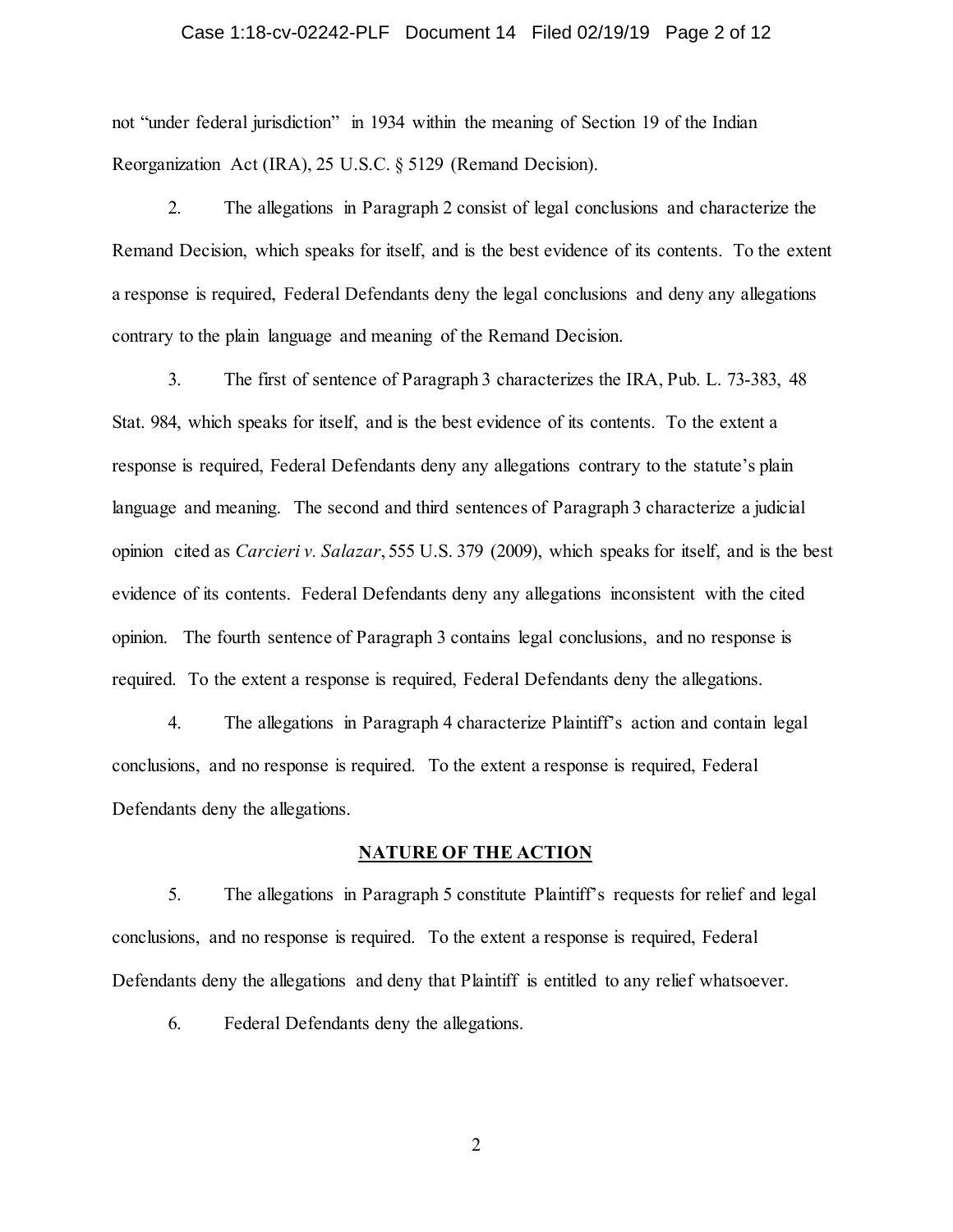### **PARTIES**

7. Federal Defendants deny the allegations in Paragraph 7 except only that Federal Defendants admit the Mashpee Wampanoag Tribe is a federally recognized Indian tribe.

8. Federal Defendants admit the allegations in the first, second, third, and fourth sentences of Paragraph 8 except that Federal Defendants state that Ryan Zinke, former Secretary of the Interior, has been replaced by David L. Bernhardt as the Acting Secretary of the Interior, and is automatically substituted for Mr. Zinke pursuant to Fed.R.Civ.P. 25(d)(1). The fifth and sixth sentences of Paragraph 8 contain legal conclusions, and no response is required. To the extent a response is required, Federal Defendants deny the allegations.

9. Federal Defendants admit the first, third, and fourth sentences of Paragraph 9. The second sentence of Paragraph 9 contains legal conclusions, and no response is required. To the extent a response is required, Federal Defendants deny the allegations.

### **JURISDICTION AND VENUE**

10. The allegations in the first sentence of Paragraph 10 consist of legal conclusions, and no response is required. To the extent a response is required, Federal Defendants deny the allegations.

11. The allegations in Paragraph 11 characterize Plaintiff's action and contain legal conclusions, and no response is required. To the extent a response is required, Federal Defendants deny the allegations.

12. The allegations in Paragraph 12 consist of legal conclusions and Plaintiff's statements of venue, and no response is required. To the extent a response is required, Federal Defendants deny the allegations.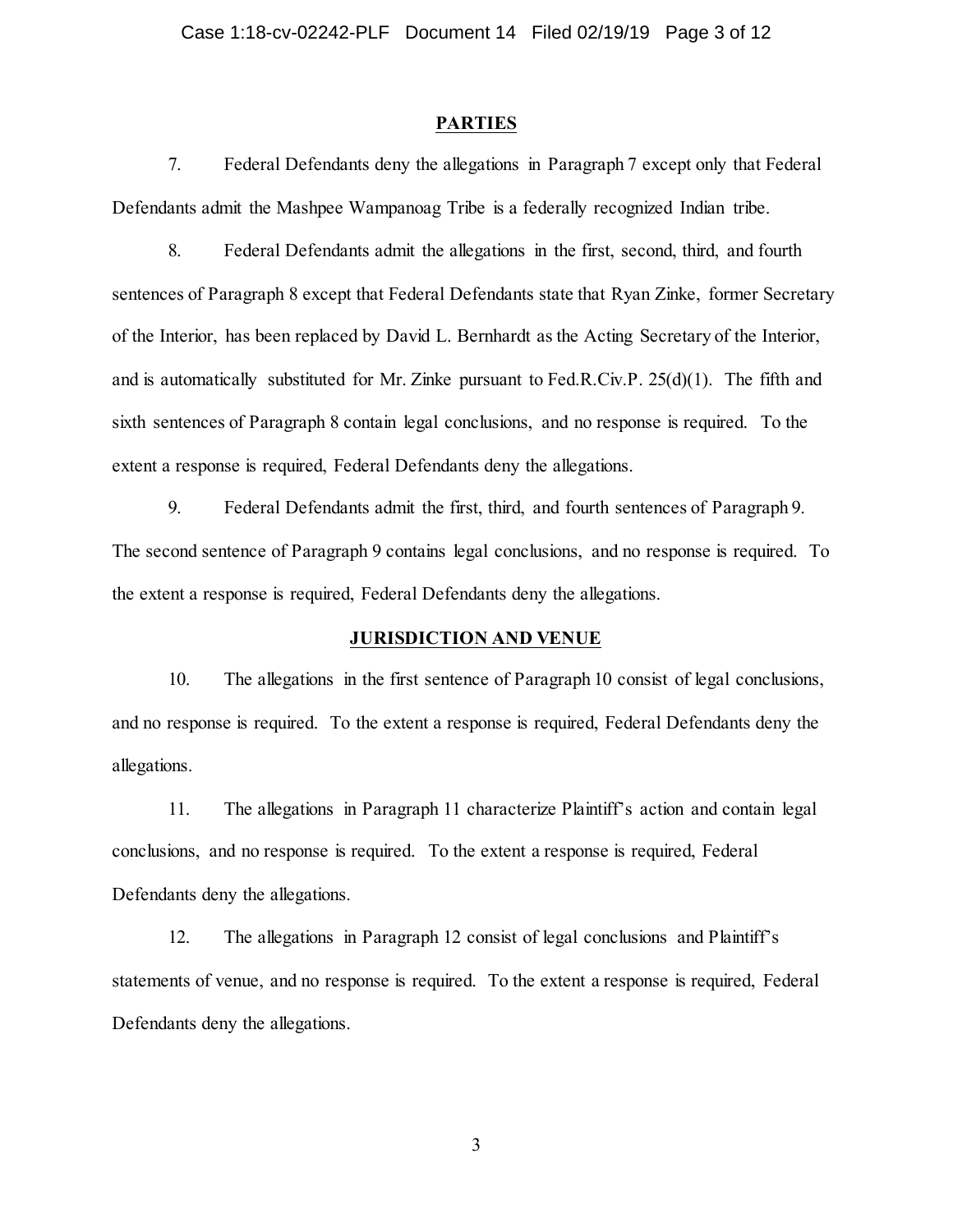### **STATUTORY AND REGULATORY BACKGROUND**

13. Paragraph 13 characterizes the IRA, its legislative history, and Felix S. Cohen's Handbook of Federal Indian Law (1942), which speak for themselves, and are the best evidence of their contents. To the extent a response is required, Federal Defendants deny any allegations contrary to the plain language and meaning of the cited statute, legislative history, and text.

14. Paragraph 14 characterizes the IRA, which speaks for itself, and is the best evidence of its contents. To the extent a response is required, Federal Defendants deny any allegations contrary to the statute's plain language and meaning.

15. The first sentence of Paragraph 15 characterizes a judicial opinion cited as *Carcieri v. Salazar*, 555 U.S. 379 (2009), which speaks for itself, and is the best evidence of its contents. Defendants deny any allegations inconsistent with the cited opinion. The remainder of Paragraph 15 characterizes 25 U.S.C. § 5129, which speaks for itself, and is the best evidence of its contents. To the extent a response is required, Federal Defendants deny any allegations contrary to the statute's plain language and meaning.

16. Paragraph 16 characterizes a judicial opinion cited as *Carcieri v. Salazar*, 555 U.S. 379 (2009), which speaks for itself, and is the best evidence of its contents. Federal Defendants deny any allegation inconsistent with the cited opinion*.* 

17. Federal Defendants admit the allegations in the first sentence of Paragraph 17, and aver that on March 12, 2014, the Department's Solicitor issued formal legal guidance interpreting Section 19 of the IRA in the form of a signed M-Opinion titled "M-37029, Memorandum on the Meaning of Under Federal Jurisdiction for Purposes of the Indian Reorganization Act" (M-37029). The remaining allegations in Paragraph 17 characterize M-37029, which speaks for itself, and is the best evidence of its contents. To the extent a response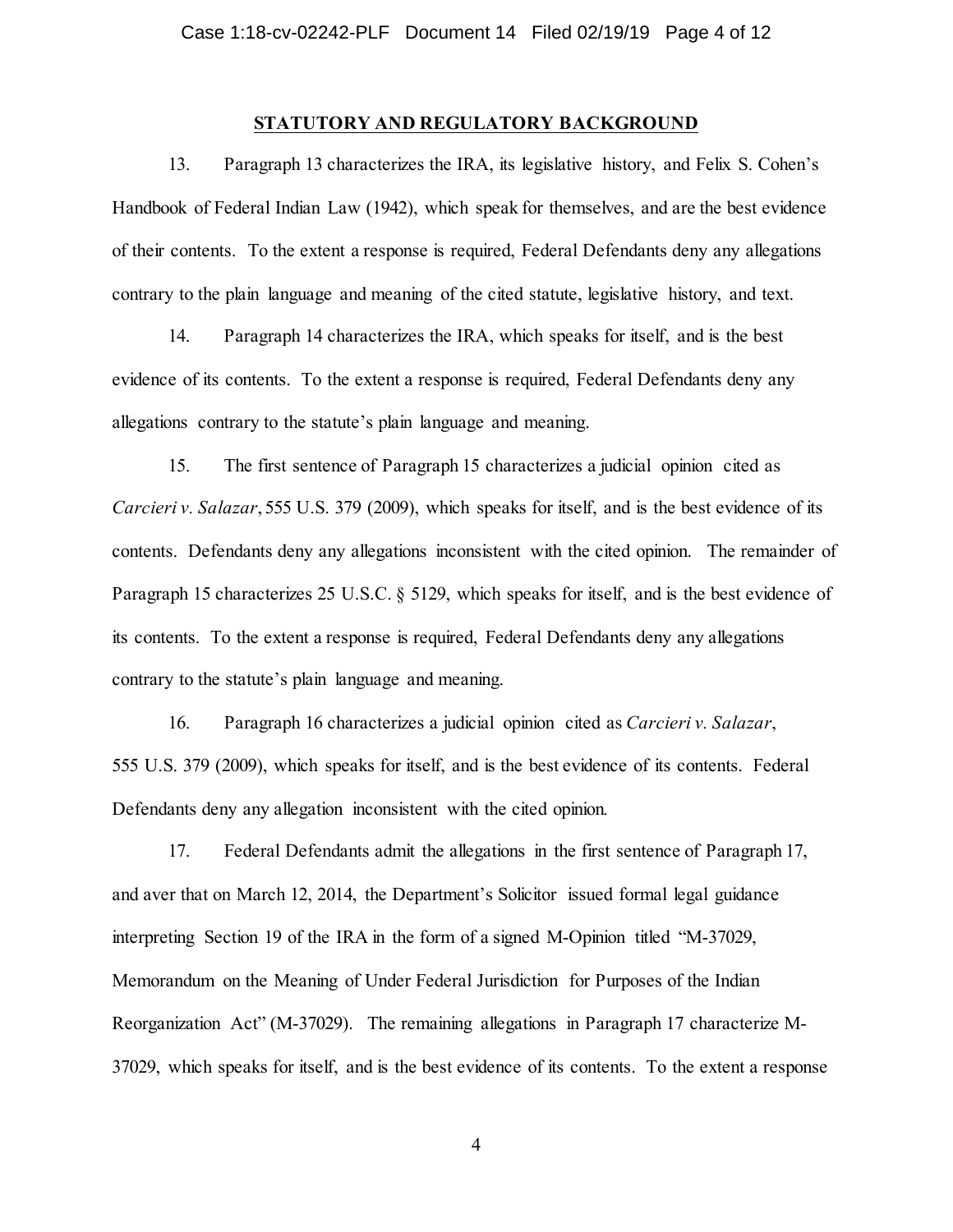#### Case 1:18-cv-02242-PLF Document 14 Filed 02/19/19 Page 5 of 12

is required, Federal Defendants deny any allegations contrary to the plain language and meaning of M-37029.

18. Federal Defendants are without knowledge or information sufficient to admit the allegations in Paragraph 18 and they are denied on that basis.

19. Federal Defendants are without knowledge or information sufficient to admit the allegations in Paragraph 19 and they are denied on that basis.

20. Paragraph 20 characterizes the judicial opinions cited as *Cobell v. Norton*, 240 F.3d 1081 (D.C. Cir. 2001), *Muscogee (Creek) Nation v. Hodel*, 851 F.2d 1439 (D.C. Cir. 1988), and *Montana v. Blackfeet Tribe of Indians*, 471 U.S. 759 (1985), which speak for themselves, and are the best evidence of their contents. Federal Defendants deny any allegations inconsistent with the cited opinions.

### **PROCEDURAL BACKGROUND**

21. Federal Defendants deny the allegations in Paragraph 21 except that Federal Defendants admit only that Plaintiff has occupied what is now southeastern Massachusetts since first sustained contact with Europeans.

22. Federal Defendants deny the allegations in Paragraph 22, but Federal Defendants aver that in 2007 the Tribe submitted applications to the Department pursuant to Section 5 of the IRA seeking to acquire in trust approximately 530-acres of land in Middleborough, Massachusetts and approximately 170-acres of land in Mashpee, Massachusetts (Application). Federal Defendants aver that Plaintiff revised its Application in 2010 to add another parcel in Fall River, Massachusetts to the Application. Federal Defendants further aver that in 2012 Plaintiff amended the Application to remove the Middleborough and Fall River parcels and to add an approximately 150-acre parcel in Taunton, Massachusetts instead.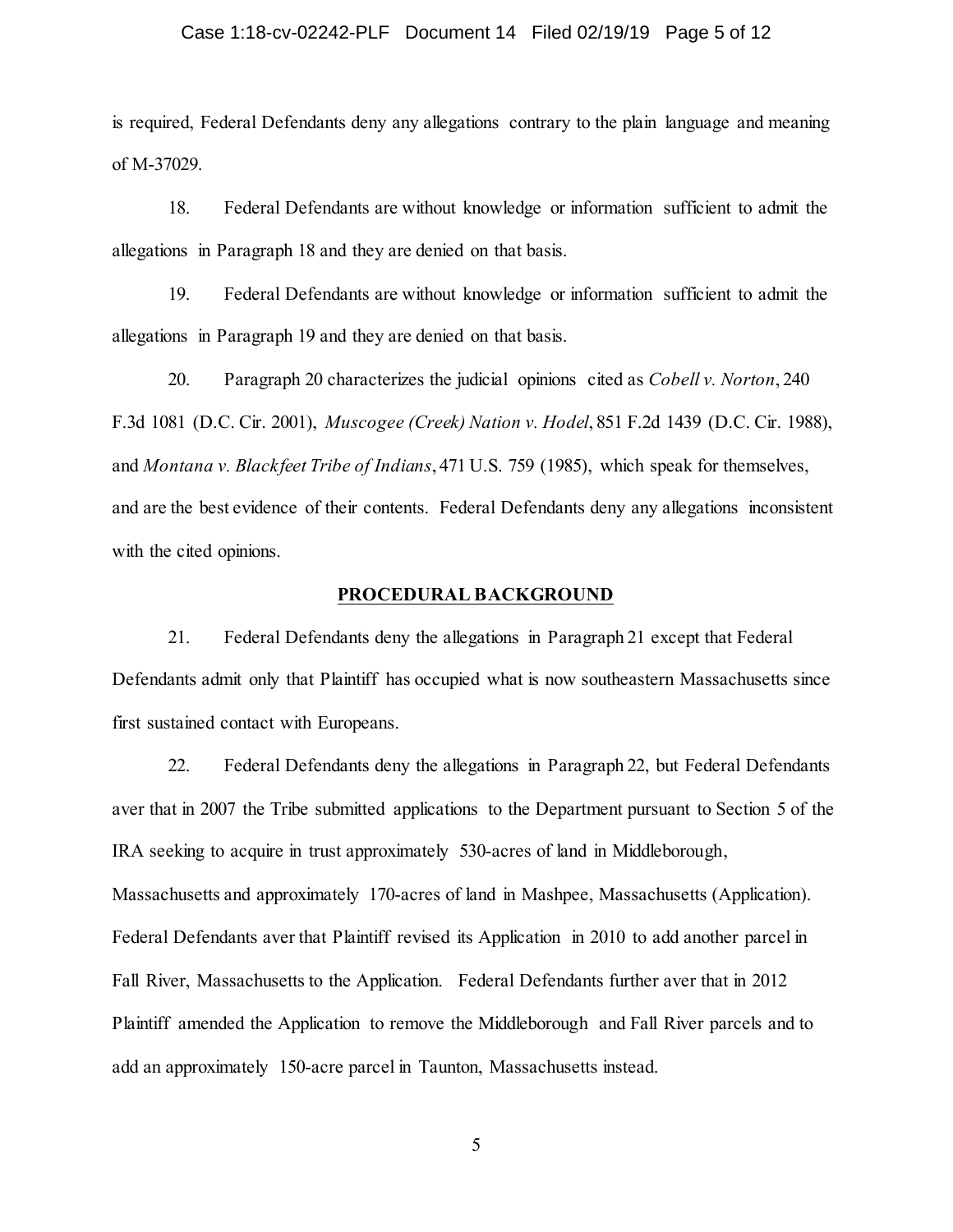#### Case 1:18-cv-02242-PLF Document 14 Filed 02/19/19 Page 6 of 12

23. Federal Defendants are without knowledge or information sufficient to admit the allegations in Paragraph 23 and they are denied on that basis, except that Federal Defendants aver that the proposed use of the parcels is included in the Application and Federal Defendants deny any allegations inconsistent with the plain language and meaning of the Application.

24. Federal Defendants admit the allegations.

25. Paragraph 25 characterizes the complaint and amended complaint filed in *Littlefield, et al. v. U.S. Dep't of the Interior,* Case No. 16-CV-10184 (D. Mass. 2016) (ECF Nos. 1, 12), which speaks for themselves, and are the best evidence of their contents. Federal Defendants deny any allegations inconsistent with the plain language and meaning of the pleadings.

26. Paragraph 26 characterizes the Memorandum & Order issued on July 28, 2016 in *Littlefield, et al. v. U.S. Dep't of the Interior,* Case No. 16-CV-10184 (D. Mass. 2016) (ECF No. 87) (July 28, 2016 Order), which speaks for itself, and is the best evidence of its contents. Defendants deny any allegations inconsistent with the plain language and meaning of the July 28, 2016 Order. Federal Defendants also aver that on October 12, 2016, the district court issued an order clarifying the July 28, 2016 Order. *See Littlefield, et al. v. U.S. Dep't of the Interior,* Case No. 16-CV-10184 (D. Mass. 2016) (ECF No. 121) (October 12, 2016 Order).

27. Federal Defendants deny the allegations in Paragraph 27, but aver that on December 8, 2016, Federal Defendants filed a notice of appeal from the July 28, 2016 Order and the October 12, 2016 Order. *See Littlefield, et al. v. U.S. Dep't of the Interior,* Case No. 16-CV-10184 (D. Mass. 2016) (ECF No. 131). Federal Defendants aver that Plaintiff filed a separate notice of appeal from the July 28, 2016 Order and October 12, 2016 Order on December 8, 2016. *See id*. (ECF No. 132). Federal Defendants further aver that on April 27, 2017, Federal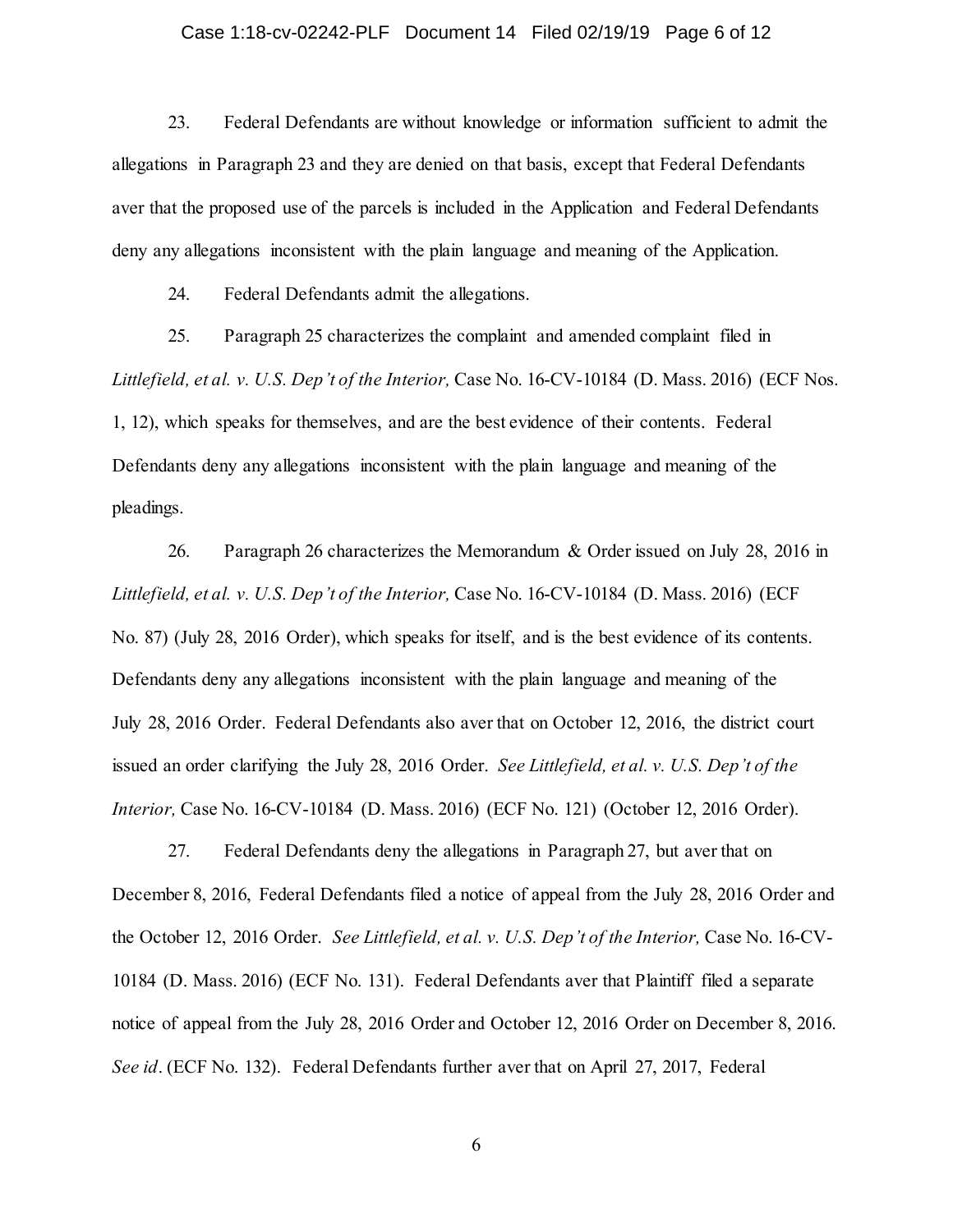#### Case 1:18-cv-02242-PLF Document 14 Filed 02/19/19 Page 7 of 12

Defendants moved to voluntarily dismiss of their appeal; the U.S. Court of Appeals for the First Circuit granted this request on May 8, 2017. *See id*. (ECF No. 138).

28. Federal Defendants admit the allegations.

29. Federal Defendants deny the allegations in the first sentence of Paragraph 29, but aver on December 21, 2016 and January 5, 2017, Plaintiff submitted to the Department evidence and argument in an attempt to demonstrate that the Tribe was under federal jurisdiction and therefore eligible to have land acquired in trust. Federal Defendants admit the allegations in the second sentence in Paragraph 29.

30. Federal Defendants deny the allegations in Paragraph 30.

31. Federal Defendants deny the allegations in Paragraph 31, but aver that supplemental evidence and arguments were submitted pertaining to the question of the unique historical relationship of the Commonwealth of Massachusetts with Plaintiff and the United States.

32. Federal Defendants deny the allegations in Paragraph 32, but Federal Defendants aver that they approved a request by the Wampanoag Tribe of Gay Head (Aquinnah), dated July 28, 2017, to participate in the supplemental briefing. Federal Defendants aver that the Department further permitted the parties to respond to any submission by Aquinnah. Federal Defendants also aver that Aquinnah submitted arguments and evidence to the Department on October 30, 2017, to which the parties responded by submissions, dated November 14, 2017.

33. Federal Defendants deny the allegations in Paragraph 33 except only that Federal Defendants admit the Department issued the Remand Decision on September 7, 2018.

#### **FACTUAL BACKGROUND**

34. Federal Defendants deny the allegations.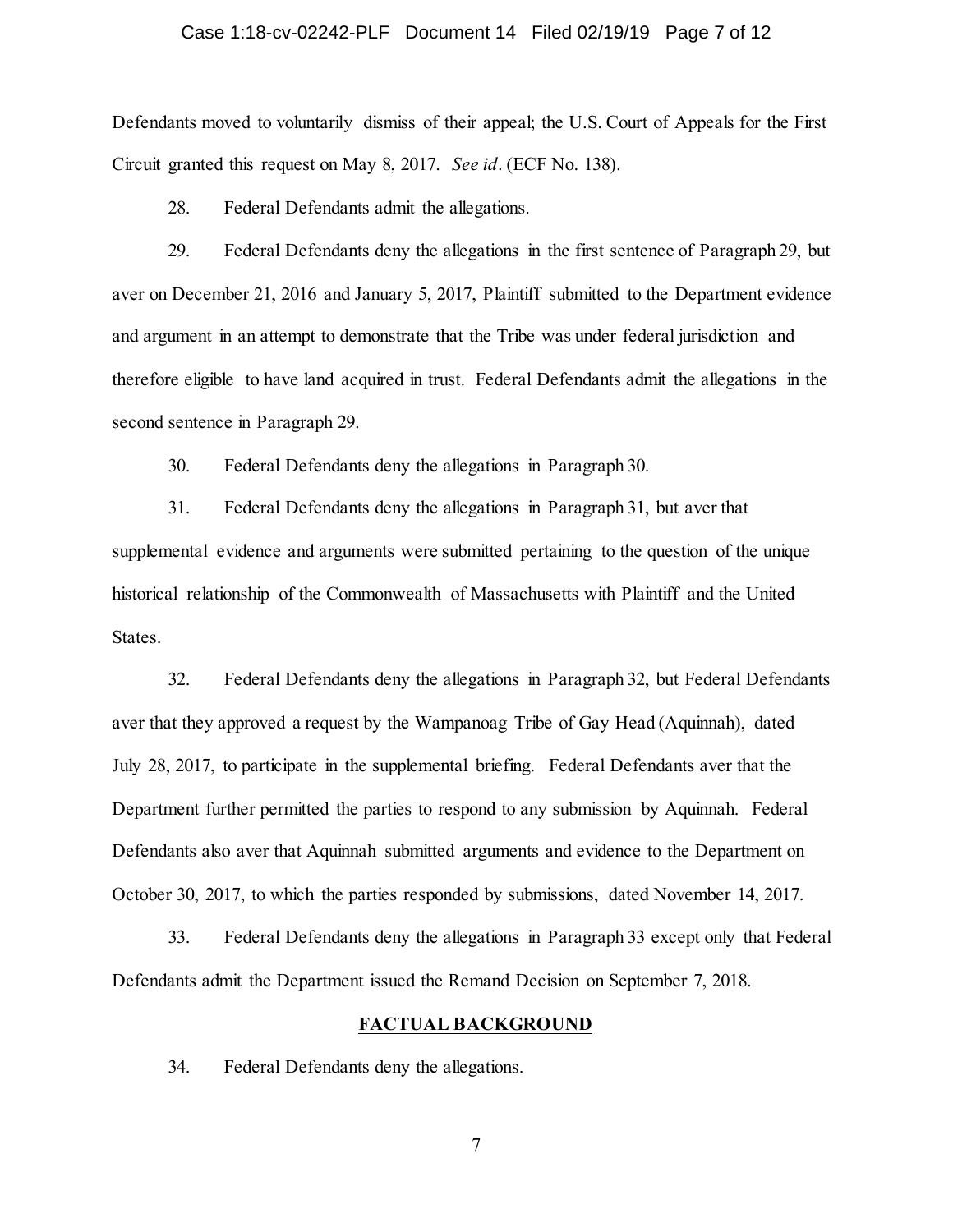#### Case 1:18-cv-02242-PLF Document 14 Filed 02/19/19 Page 8 of 12

### Protection, Control, and Management of Indian Lands and Natural Resources

35. Federal Defendants deny the allegations in the first sentence of Paragraph 35, but aver that the Department recognizes the Wampanoag Indians, of which Plaintiff is a subcomponent, have a long history in southeastern Massachusetts dating before European contact in the 17th-century. Federal Defendants deny the remaining allegations.

36. Federal Defendants deny the allegations.

37. Federal Defendants deny the allegations in the first sentence of Paragraph 37, but aver that in 1820 the Rev. Jedidiah Morse prepared a report to the Secretary of War on Indian affairs within the United States (Morse Report). The allegations in the second sentence of Paragraph 37 characterize the Morse Report, which speaks for itself, and is the best evidence of its contents. To the extent a response is required, Federal Defendants deny any allegations inconsistent with the plain language and meaning of the Morse Report.

38. The first sentence of Paragraph 38 characterizes the Morse Report, which speaks for itself, and is the best evidence of its contents. To the extent a response is required, Federal Defendants deny any allegations inconsistent with the plain language and meaning of the Morse Report. Federal Defendants deny the remaining allegations.

39. Federal Defendants deny the allegations. Federal Defendants also aver that the Department acknowledged that Plaintiff had significant relations with the Colony and Commonwealth of Massachusetts for nearly two centuries.

40. The allegations in Paragraph 40 consist of legal conclusions and characterize a title report prepared for condemnation proceedings brought by the U.S. Department of the Navy in the late 1940s, which speaks for itself, and is the best evidence of its contents. To the extent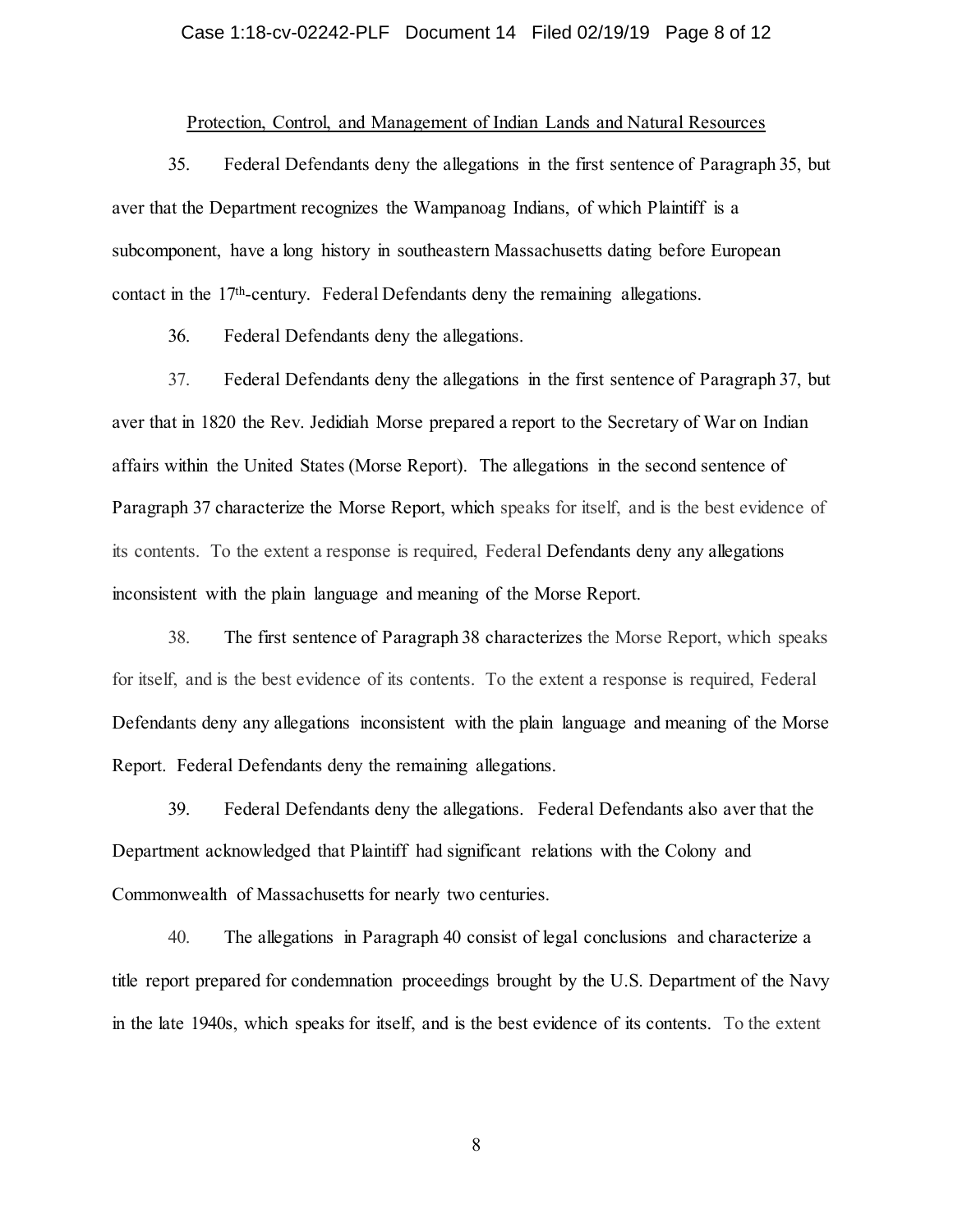### Case 1:18-cv-02242-PLF Document 14 Filed 02/19/19 Page 9 of 12

that a response is required, Federal Defendants deny the legal conclusions and deny any allegations contrary to the plain language and meaning of the title report.

41. Federal Defendants deny the allegations.

### Federal and Indian Office Census Rolls

- 42. Federal Defendants deny the allegations.
- 43. The first sentence of Paragraph 43 characterizes the 1884 Appropriations Act, 23

Stat. 76, 98 (Jul. 4, 1884), which speaks for itself, and is the best evidence of its contents. To the extent a response is required, Federal Defendants deny any allegations contrary to the plain language and meaning of the statute. Federal Defendants deny the allegations in the second sentence of Paragraph 43.

- 44. Federal Defendants deny the allegations.
- 45. Federal Defendants deny the allegations.
- 46. Federal Defendants deny the allegations.

### Federal Officials Acknowledging/Exerting Federal Authority Over Tribe

47. Federal Defendants deny the allegations in the first sentence of Paragraph 47. The remaining allegations of Paragraph 47 characterize correspondence, charts, and reports, which speak for themselves, and are the best evidence of their contents. To the extent a response is required, Federal Defendants deny any allegations contrary to the plain language and meaning of the cited documents.

- 48. Federal Defendants deny the allegations.
- 49. Federal Defendants deny the allegations.
- 50. Federal Defendants deny the allegations.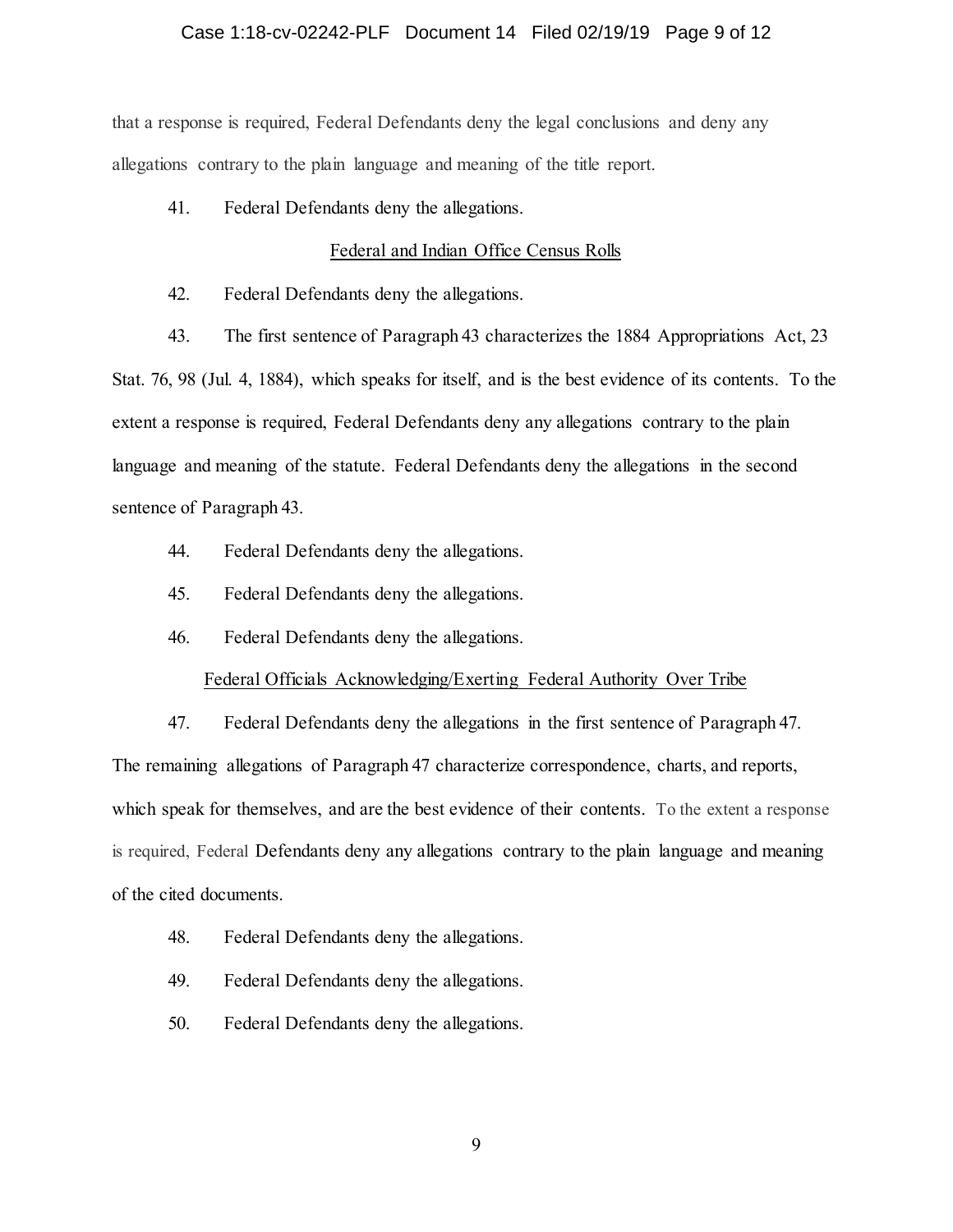### Case 1:18-cv-02242-PLF Document 14 Filed 02/19/19 Page 10 of 12

# Tribal Members Attending Federal Indian School/Federal Education Funding

51. Federal Defendants deny the allegations in the first sentence of Paragraph 51. The remainder of Paragraph 51 characterizes a General Accounting Office report, which speaks for itself, and is the best evidence of its contents. Federal Defendants deny any allegations inconsistent with the plain language and meaning of the report.

- 52. Federal Defendants deny the allegations.
- 53. Federal Defendants deny the allegations.
- 54. Federal Defendants deny the allegations.

### Federal Indian Affairs Officials Managing Funds as Trustee for Tribal Members

55. Federal Defendants deny the allegations in the first and second sentences of

Paragraph 55. Federal Defendants are without knowledge or information sufficient to admit the allegations in the third and fourth sentences of Paragraph 55 and they are denied on that basis.

56. Federal Defendants deny the allegations.

### Federal Indian Affairs Officials Providing Health Care to Tribal Members

- 57. Federal Defendants deny the allegations.
- 58. Federal Defendants deny the allegations.

### Federal Indian Affairs Officials Providing Social Services (Job Placement and Training) to Tribal Members

59. Federal Defendants deny the allegations in Paragraph 59 but aver that that the Office of Indian Affairs expended federal funds to provide various programs to students enrolled at Carlisle Indian School.

60. Federal Defendants deny the allegations.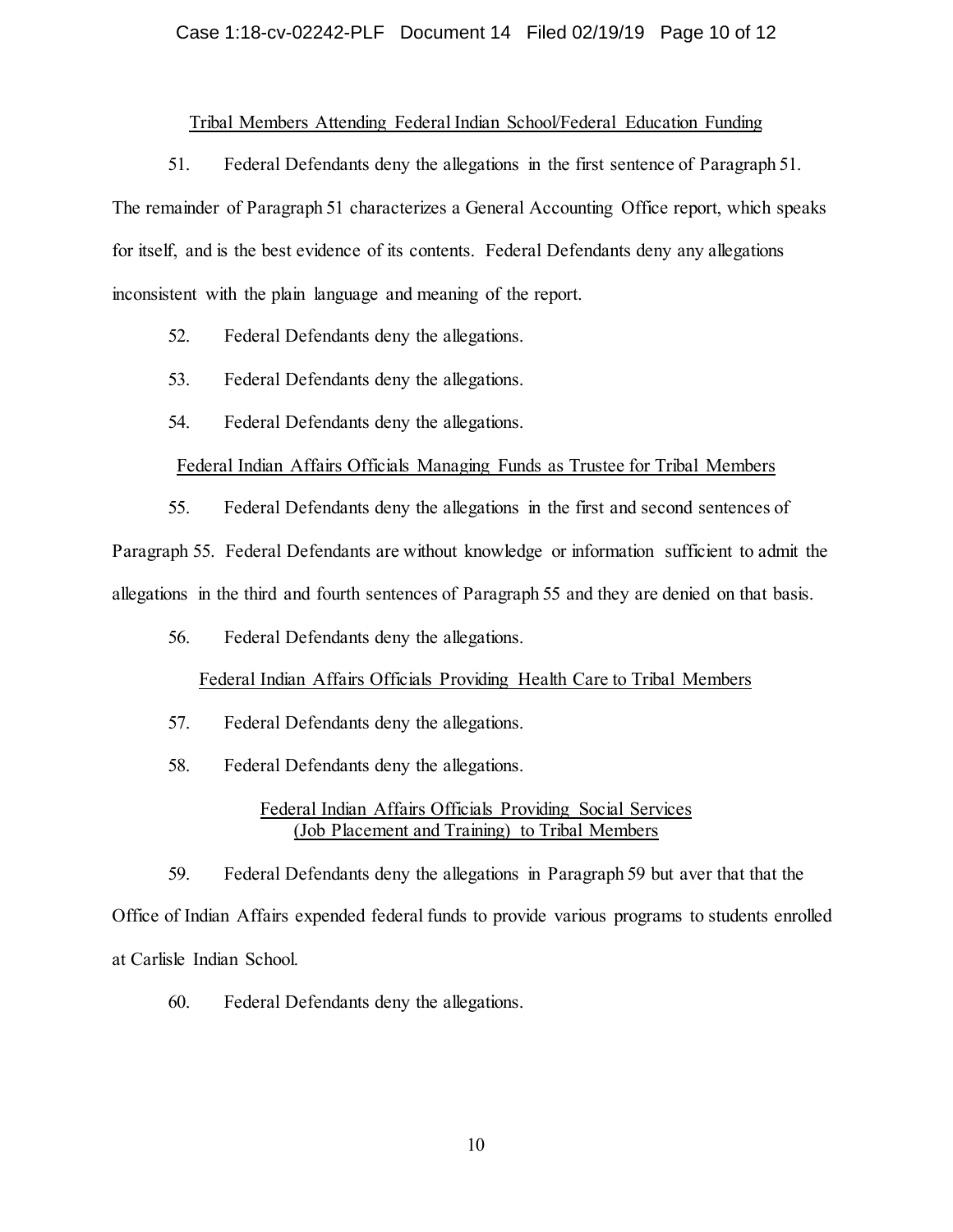# **COUNT I**

61. Federal Defendants incorporate by reference their responses to the allegations in

Paragraphs 1-60 above.

- 62. Federal Defendants deny the allegations.
- 63. Federal Defendants deny the allegations.
- 64. Federal Defendants deny the allegations.
- 65. Federal Defendants deny the allegations.
- 66. Federal Defendants deny the allegations.

# **PRAYER FOR RELIEF**

The balance of the Complaint provides Plaintiff's demand for relief to which no response

is required. To the extent a response is required, Federal Defendants deny that Plaintiff is

entitled to the requested relief or any relief whatsoever.

Respectfully submitted on this 19th day of February, 2019.

JEAN E. WILLIAMS Deputy Assistant Attorney General Environment & Natural Resources Division

/s/ Sara E. Costello SARA E. COSTELLO Trial Attorney United States Department of Justice Environment & Natural Resources Division Natural Resources Section P.O. Box 7611 Washington, DC 20044-7611 Tel: 202-305-0484 Fax: 202-305-0506 Email: sara.costello2@usdoj.gov